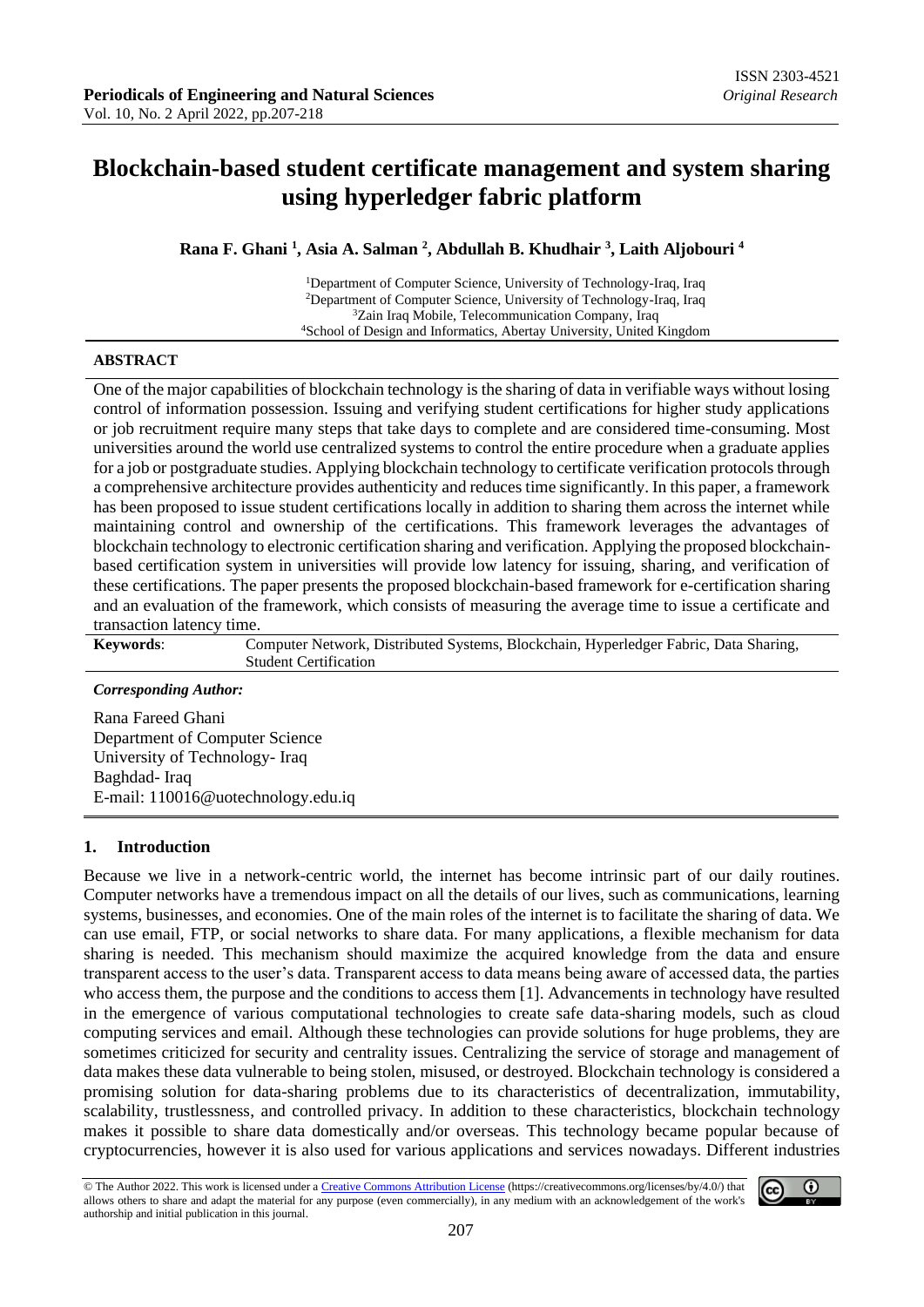leverage the utilization of blockchain technology for data sharing. For example, blockchain data-sharing systems are widely used in e-governments [2-5], healthcare [6], and the internet of things (IoT) [7, 8]. In the field of education, blockchain is being used for various educational applications. The main benefits of using blockchain to support education include reductions in latency time and the cost of sharing data in a controlled environment [9-11]. The contributions of this paper may be considered as three aspects. First, we have performed a review to analyse the reasons, advantages, drawbacks and future challenges of applying blockchain technology for data sharing. Second, we developed a prototype using the Hyperledger Fabric private blockchain based system for students' certifications and the controlled sharing of the information for the parties who need it. Third, we measured the average time and latency time for the transactions to measure the efficiency of the proposed framework. We also compared the latency time of the current system being used to issue and verify students' certifications at the University of Technology (UOT) in Iraq with the latency time of the proposed system. The paper is organized as follows: Section 2 shows related works, section 3 presents the main concepts of blockchain technology. Smart contract concepts is presented in section 4 and the primary concepts of data sharing is presented in section 5. The design and implementation of the proposed framework are presented in section [6,](https://www.hindawi.com/journals/mpe/2016/7426429/?utm_source=google&utm_medium=cpc&utm_campaign=HDW_MRKT_GBL_SUB_ADWO_PAI_DYNA_JOUR_X_PCUPS&gclid=EAIaIQobChMIt7ul38Ks7wIVCurtCh2VGALDEAAYASAAEgIZVPD_BwE#simulation-results) which will demonstrate the architecture of the proposed system and the algorithms and functions of each part of the system. Section 7 presents the metrics used to test the performance of the system and the results according to these metrics. Finally, Section [8](https://www.hindawi.com/journals/mpe/2016/7426429/?utm_source=google&utm_medium=cpc&utm_campaign=HDW_MRKT_GBL_SUB_ADWO_PAI_DYNA_JOUR_X_PCUPS&gclid=EAIaIQobChMIt7ul38Ks7wIVCurtCh2VGALDEAAYASAAEgIZVPD_BwE#conclusion) presents the conclusion of this work.

# **2. Related works**

Several researchers have noticed the potential inherent in blockchain technology regarding the sharing of information in the field of education. The blockchain has three primary features that make it suitable for education applications: decentralization, straightforwardness, and permanence [12]. For instance these features can ensure that the higher education system would never corrupted and allows for public verification of students' records. Furthermore, the information can be shared and protected at the same time , allowing users to employ intellectual efforts and guarantee reputational rewards [13]. In 2019, Li and Han [14] presented their work that demonstrated the use of blockchain for education. Blockchain technology was used to store students' records, and the role of the blockchain was to ensure that data were secure and reliable. In addition, they used smart contracts to share data. The assessment of the work focused on proving that the proposed system was safe and had a low computational cost. For future works, the authors suggested adding functions to support educational record certification for foreign institutions or employers and the recall of educational records. Turkanović [e](about:blank)t al. [15] created a globally trusted higher education credits platform by taking advantage of blockchain technology. Oliver et al. [16] developed a blockchain-based solution for automatic verification of university degrees using an easy interface. The proposed solution would depend on a key provided to the graduate to manage certification sharing; the student would be responsible for the security of the key. The main target of the proposed solution is to be economically-efficient and sustainable. In 2016, Sharples and Domingue [17] proposed a solution for permanently distributed record of intellectual efforts and academic reputations depending on blockchain technology. They used a private blockchain to store educational records. In their work, they resolved the problem of forgery of certificates by implementing a distributed ledger to store educational records.

# **3. Blockchain technology concepts**

This section presents a generic view of blockchain technology and introduces the main features of a decentralized, trustless and immutable data storage system. The greatest growth in blockchain technology was introduced by Satoshi Nakamoto when it was invented and released by Satoshi Nakamoto in 2008 in a whitepaper titled "Bitcoin: A Peer-to-Peer Electronic Cash System" [18]. Over the last decade, this invention has developed into one of the most effective technologies that resulted in the improvement of various industries, such as finance, healthcare, education, and manufacturing. Blockchain has many technical features that make it a promising technology with a wide spectrum of applications, and it is said to be the solution for many of today's problems. This technology is described as a trustless and fully decentralised peer-to-peer data storage platform that is spread over all the participant nodes. Once information is committed to the blockchain, it becomes immutable. Therefore, a blockchain is defined as a decentralised, distributed, and immutable storage system. Data in the blockchain are structured logically in a sequence of blocks, and the technical features of a blockchain are defined as follows [19, 20].

• Decentralisation: In blockchain technology, trust is distributed across multiple or all nodes and is not reliant on a single entity.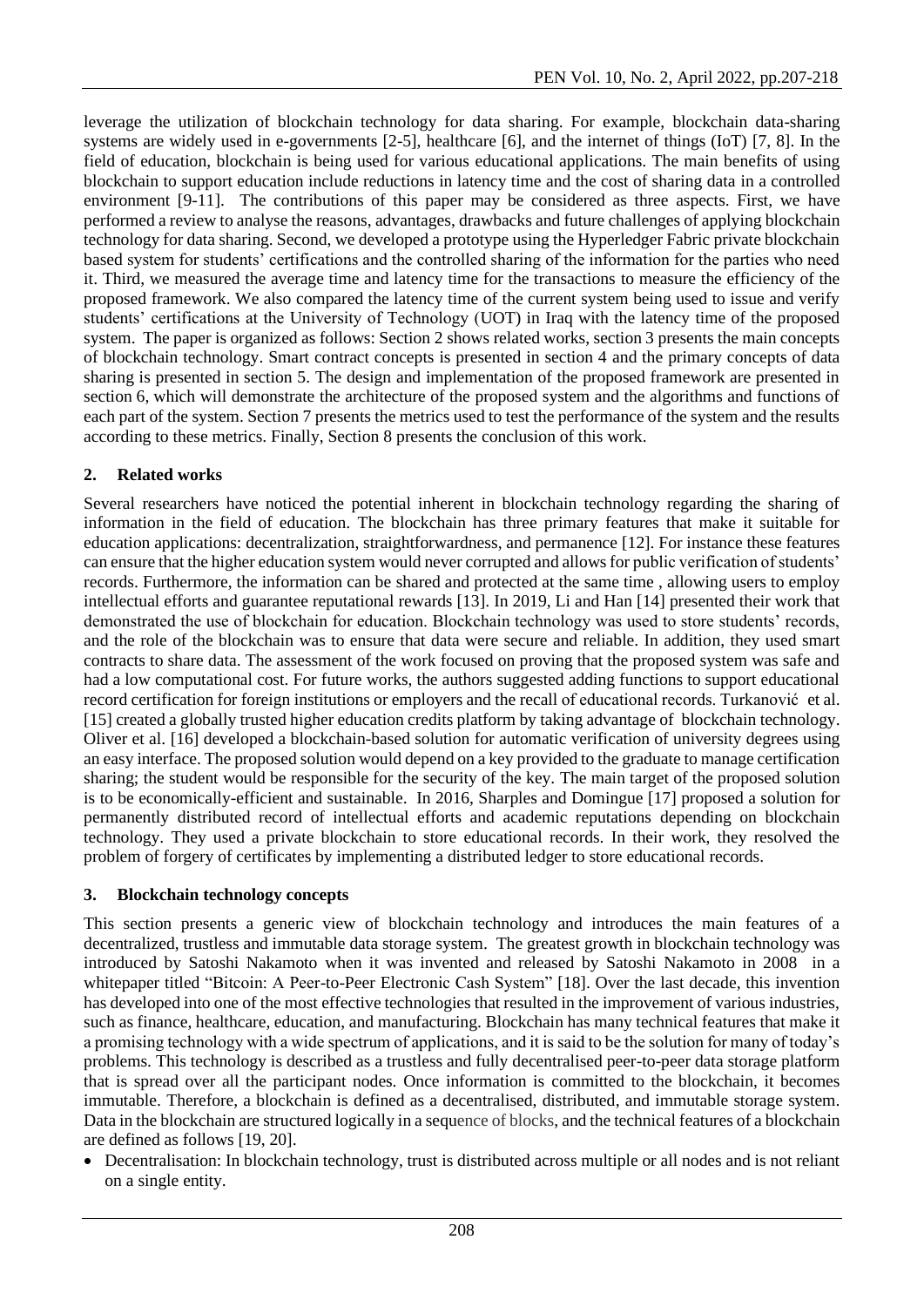- Immutability: Once data are accepted by a sufficient number of blockchain participants and added to the blockchain, the information is stored permanently and immutably.
- Consensus: It is the process of agreeing on the validity of transactions among a sufficient number of blockchain participants.
- Scalability: When a blockchain system is called scalable, it means that the system can achieve a higher transaction count per second than other existing systems, through modifying consensus mechanisms and/or the size of data blocks.
- Data validity and security: Combining consensus and immutability results in the ability to validate and secure data in blockchain networks.
- Controlled privacy: Privacy depends on the type of blockchain. Data can be visible to all participants or limited to a group of blockchain participants.

# **3.1. Types of blockchains**

To implement a blockchain-based application, the three types of blockchains have to be considered according to the application requirements [21]:

- Public: A public blockchain is fully decentralised and permissionless, that means it is visible to everyone and there is no single owner of it. The consensus process is open to all who wish to participate. An example of a public blockchain is Bitcoin.
- Private: This type of blockchain is owned by a single entity that controls participation in the network of transactions. Therefore, it is also called a permissioned blockchain. In this type of blockchain, there is no need for a consensus algorithm to create blocks.
- Hybrid (consortium): This blockchain is both public and permissioned, which means that it is only public for a specific group of participants.

# **3.2. Blockchain development environments**

Since the invention of blockchain, a collection of various blockchain development tools has been developed. These tools are used to write, verify, test and debug blockchain codes. In this study, Hyperledger was employed to implement the proposed student certification framework. Hyperledger is an open-source community hosted by The Linux Foundation [18]. Hyperledger provides all the potentials of blockchain technology, such as privacy, information sharing, and immutability. Several sub-projects that have different characteristics exist, and they include [Hyperledger Fabric](about:blank) (used in this paper to implement the e-certification sharing system), [Composer, Cello, Explorer, Burrow](about:blank) [Sawtooth,](about:blank) and Caliper [22].

#### **3.3. [Hyperledger fabric](about:blank)**

Hyperledger Fabric is a framework for implementing various blockchain-based applications. This framework's architecture support container technology to use a smart contract that contains the application rules. The main characteristics of Hyperledger Fabric are [22]: 1) it is a permissioned network, 2) it supports confidential transactions, 3) to participate, one does not need cryptocurrency, and 4) it is programmable. These characteristics establish trust, transparency, and accountability. The fabric consists of different components, as shown in Figure 1. These components are gathered by Hyperledger Fabric in trust domains and controlled by logical entities, and these nodes could be thought of as logical functions [23].



Figure 1. Hyper ledger Fabric components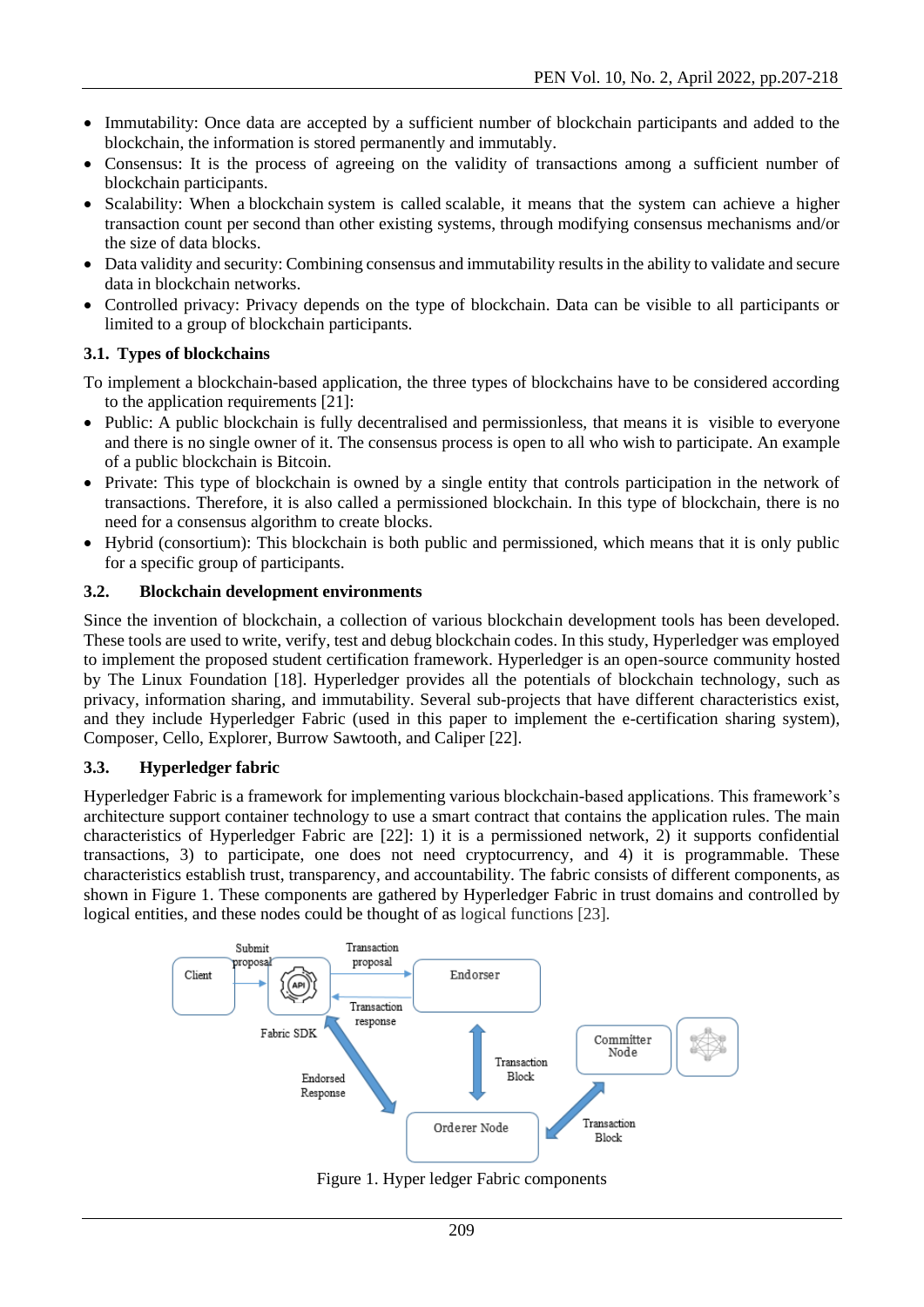Figure 1shows the relations between the blockchain nodes. the client submits the proposed transaction through the SDK. All endorsing peers receive this proposal of transaction, check the validity and execute the transaction. The orderer checks the transactions and arranges them in a block. Lastly, this block is sent to all committers who add the new block to their copy of the ledger.

### **3.4. Chained blocks**

Blocks are records where the ledger's data are permanently stored. They can be thought of as pages in a ledger or record book. Once the block is written, it cannot be altered or removed. Blockchain uses linked list of blocks as a data structure to organize transactions. These transactions are stored as a flat file in the block. Typically, a block consists of three parts: Block header which consists of three fields: block number starting from zero and incremented by one for each newly added block, current block hash of all transactions contained in a block using a hash algorithm, previous block hash, data which consist of a list of transactions arranged in an orderly manner or any type of data, depending on the application requirements, and Metadata which contains the time when the block was written, the certificate, the public key, and the signature of the blocked writer. The transaction that organized within a block is consist of: header, signature, proposal, response and endorsement.

### **4. Smart contracts**

A smart contract is a self-executing terms of agreement between two parties or more written directly into a code without the need for a central authority, legal system, or external enforcement mechanism. Therefore, a smart contract is defined as a piece of code that enforces logical rules to control digital assets. This code runs on top of a blockchain network. A smart contract defines contractual agreements that control the life cycle of a proposed transaction contained in the world state. Moreover, the smart contract packages the legally proposed transaction into the chain code, which is then deployed to the blockchain network [24]. Since 2016, there has been an increasing interest in blockchain-based smart contract applications. All these applications focus on the programmability of smart contracts in addition to security, privacy, and scalability [25].

# **5. Data sharing**

Nowadays, data sharing is of significant importance in various industries. The traditional centralised services of data sharing suffer from many weaknesses. Blockchain technology has the potential to solve data-sharing problems due to its distributed architecture and characteristics [26, 27]. We can summarise the disadvantages of data sharing using traditional centralised services as follows:

- Data are stored in a third-party platform, which affects the traceability and control of the shared data.
- Centralised data sharing is vulnerable to intensive security threats.
- Centralised data sharing is limited to the database storage space.

Due to the properties of the blockchain, it may be the most promising solution to the problems faced by datasharing applications. The advantages of blockchain technology for data sharing can be summarised as follows:

- Data storage is secure and transparent.
- Data transmission is secure and controllable.
- Data transactions are uniquely determined.
- Data can be traceable.

#### **6. Protocol to issue and share student certifications in UOT**

According to the central statistical organization in Iraq, the number of students who graduated from Iraqi universities and institutes is increasing constantly; table 1 shows the annual increasing numbers of graduates from Iraqi universities [23]. Consequently, there is a need for automatic and sustainable systems for issuing and verifying academic records. Issuing and sharing graduation documents are currently carried out in a number of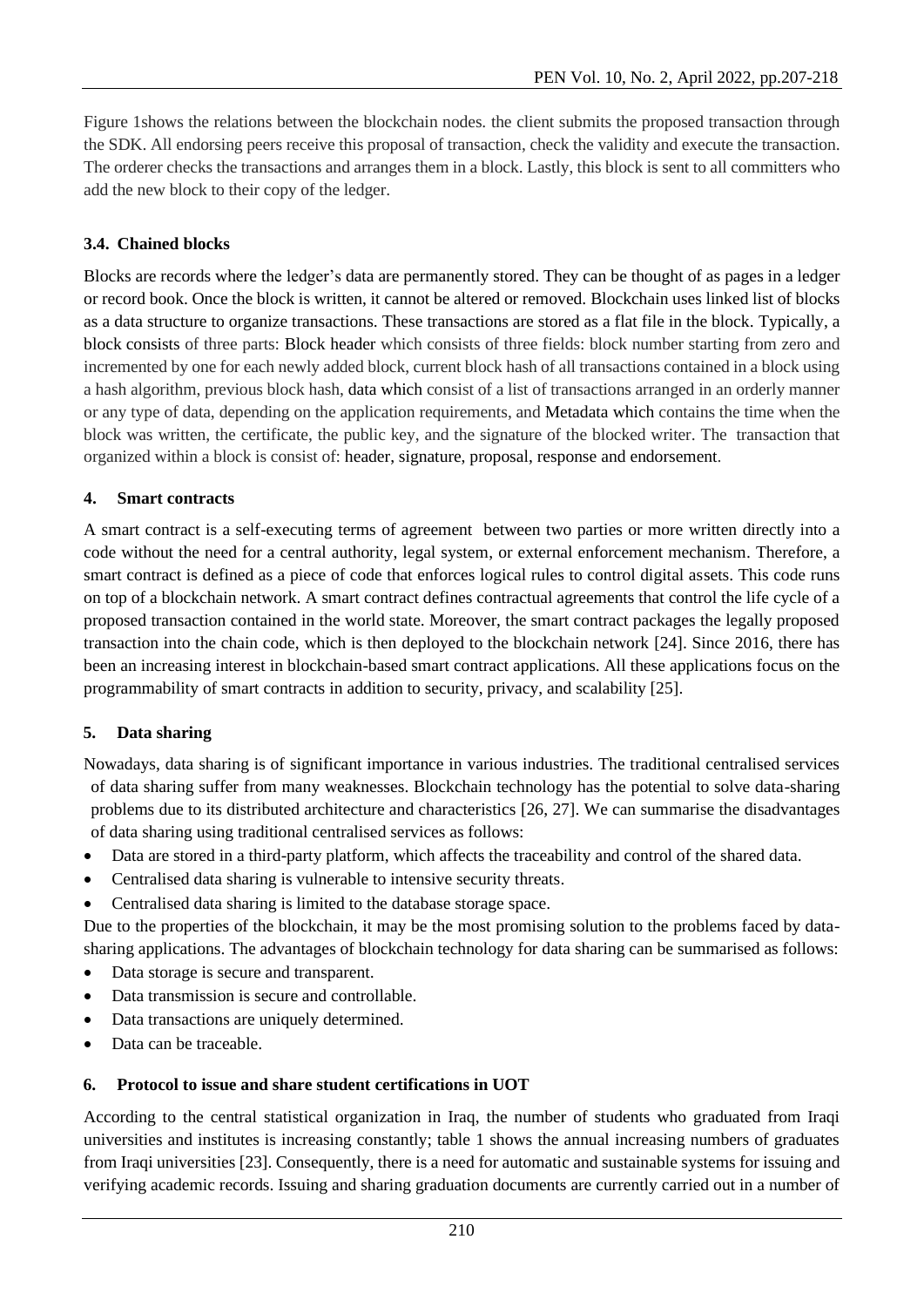stages, most of which are done manually and take a long time to complete. By the end of each course, the examination committee updates the student's records, and after completing all the graduation requirements, the student's certification is ready to be issued. The stages of issuing and sharing the graduation certificate with a recruitment office or university abroad where the student applies for a job vacancy or higher studies are as follows:

- 1. The student manually applies for their certification at the enrolment office.
- 2. After checking the student's records in the centralised database, the enrolment office prints the draft certification.
- 3. The enrolment office sends the draft certification to the dean's office and the chancellor's office for signing.
- 4. After the dean and chancellor sign the draft, the enrolment office issues the official certification.
- 5. The enrolment office sends the certification to the Ministry of Foreign Affairs for endorsement.
- 6. After receiving the certification from the Ministry of Foreign Affairs, the enrolment office hands the issued and endorsed graduation certification to the student.
- 7. At this stage, the student can hand-deliver or send their certification by email to a recruitment office or university for higher studies. The above stages are illustrated in figure 2.

| <b>No. of Graduates</b>       | 2015  | 2016  | 2017  | 2018  | 2019  |
|-------------------------------|-------|-------|-------|-------|-------|
| <b>Public universities</b>    | 58405 | 80426 | 90008 | 88028 | 91093 |
| <b>Private universities</b>   | 21513 | 26951 | 27578 | 31633 | 24056 |
| <b>Technical universities</b> | 2134  | 3064  | 2858  | 3124  | 3126  |
| <b>Technical institutes</b>   | 18796 | 20047 | 23757 | 29682 | 30126 |
| <b>Higher education</b>       | 8081  | 7547  | 7959  | 9345  | 11039 |

Table 1. The number of Graduates from Iraqi Universities



Figure 2. The stages of issuing a graduate certification at the University of Technology - Iraq

All of the stages of this protocol are performed manually and take days to complete. Figure 3 shows the timeline of the stages of the protocol.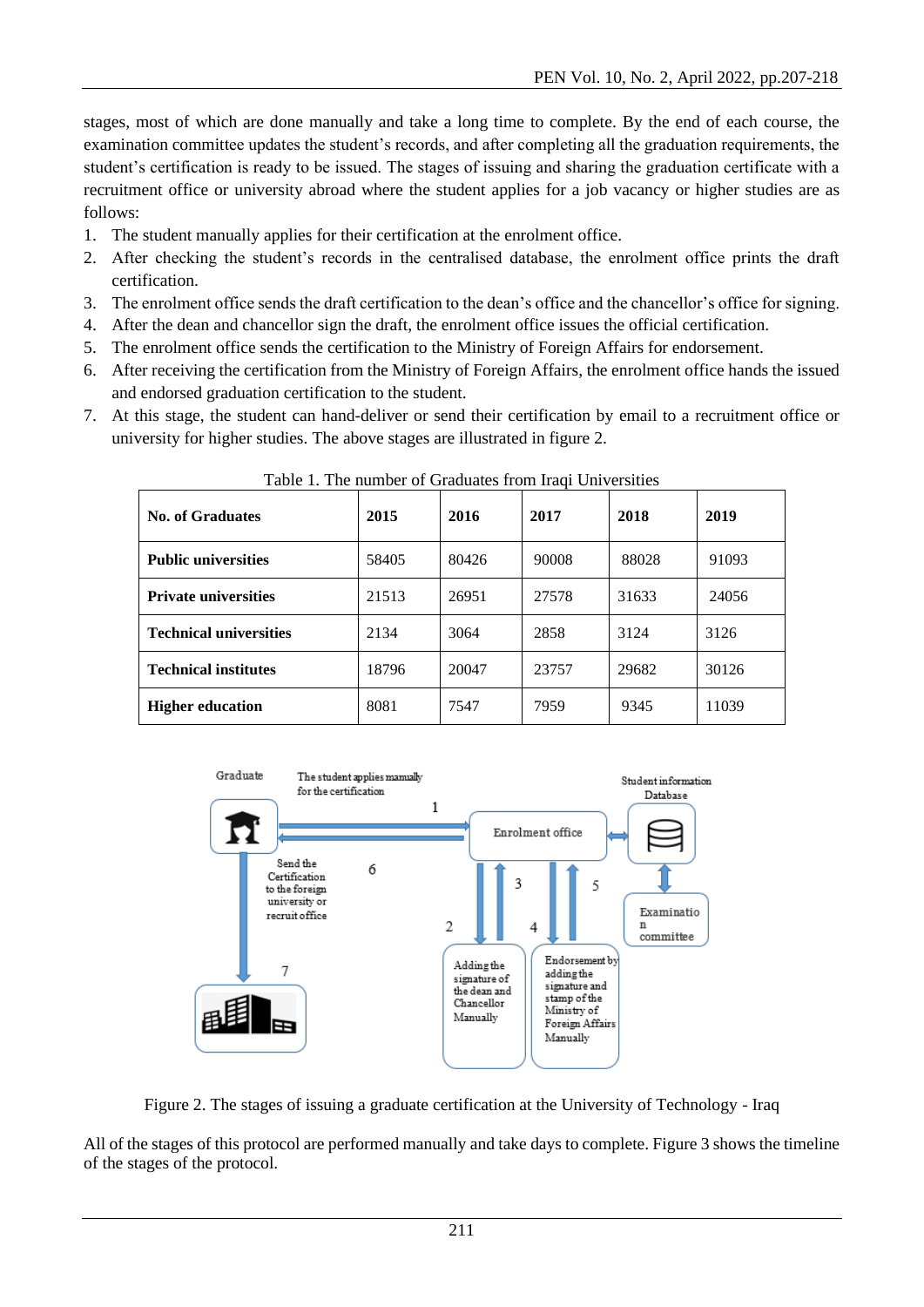

Figure 3. The timeline to issue a graduate certification at UoT -Iraq

# **6.1. The proposed framework**

In this study, we proposed and implemented a graduation e-certification framework to exchange and approve students' certifications electronically. In addition to reducing paper-based work, the proposed system provides controlled sharing of students' information and maintains the privacy of the information through a private blockchain. The proposed framework provides two main services:

# **6.1.1. Issuing the electronic certificate**

When the graduate applies for a job or postgraduate studies, they have to prove their graduation to the recruitment or postgraduate registering office. Therefore, the student requires a graduation certification to be issued, shared, and verified with these offices. For this to happen, the examination committee, enrolment office, and dean of the college must issue the graduation certification for the student who has completed all the requirements for graduation from the college. In this proposal, the graduation certification is issued, shared, and verified electronically. After the student successfully completed the study requirements, the examination committee will migrate all the courses that they studied along with the scores from the system database to the blockchain. For the issuance of the certification, the student applies using the web application, which sends the student's request to the university. The authorized entity sends the approval to issue the certificate after revising the student record and approving the process. In the next step, the student receives the e-certificate through the web application, which has the ability to export a PDF and share it with a third party. The steps of issuing a certification are illustrated in figure 4.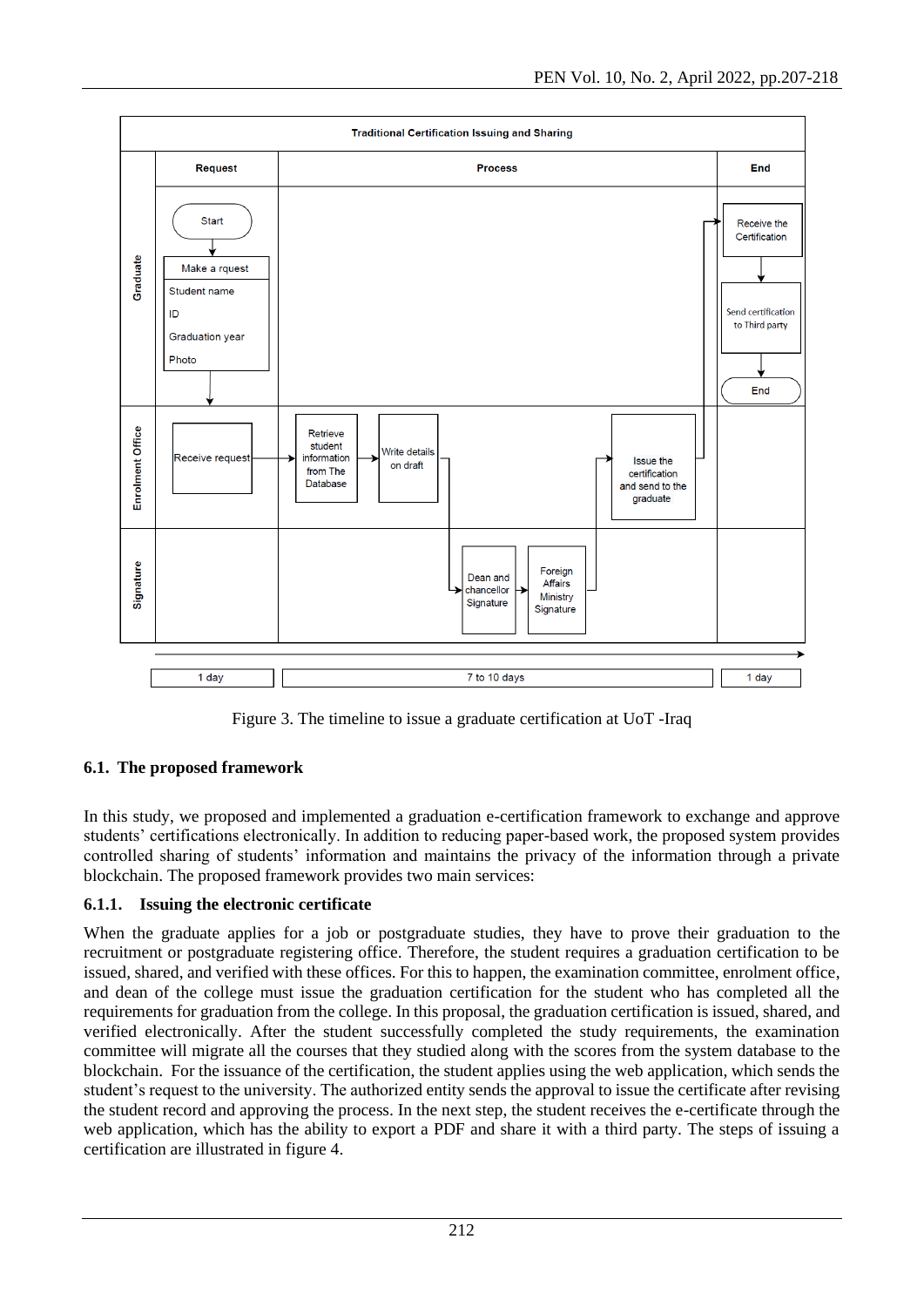

Figure 4. Issuing e-certificate process

# **6.1.2. Sharing the electronic certificate**

As shown in figure 5, a web application has been developed to verify an e-certificate, which can be used by any party that wishes to verify an issued e-certificate. The verifier can be a recruiting office in a company, another educational institution, or even the graduates themselves. A student can provide any third party with a specific URL (in the web application) with an expiry date (for the generated URL), which can be used to verify the ecertificate.



Figure 5. Certification verification service

The whole proposed framework is presented in Figure 6.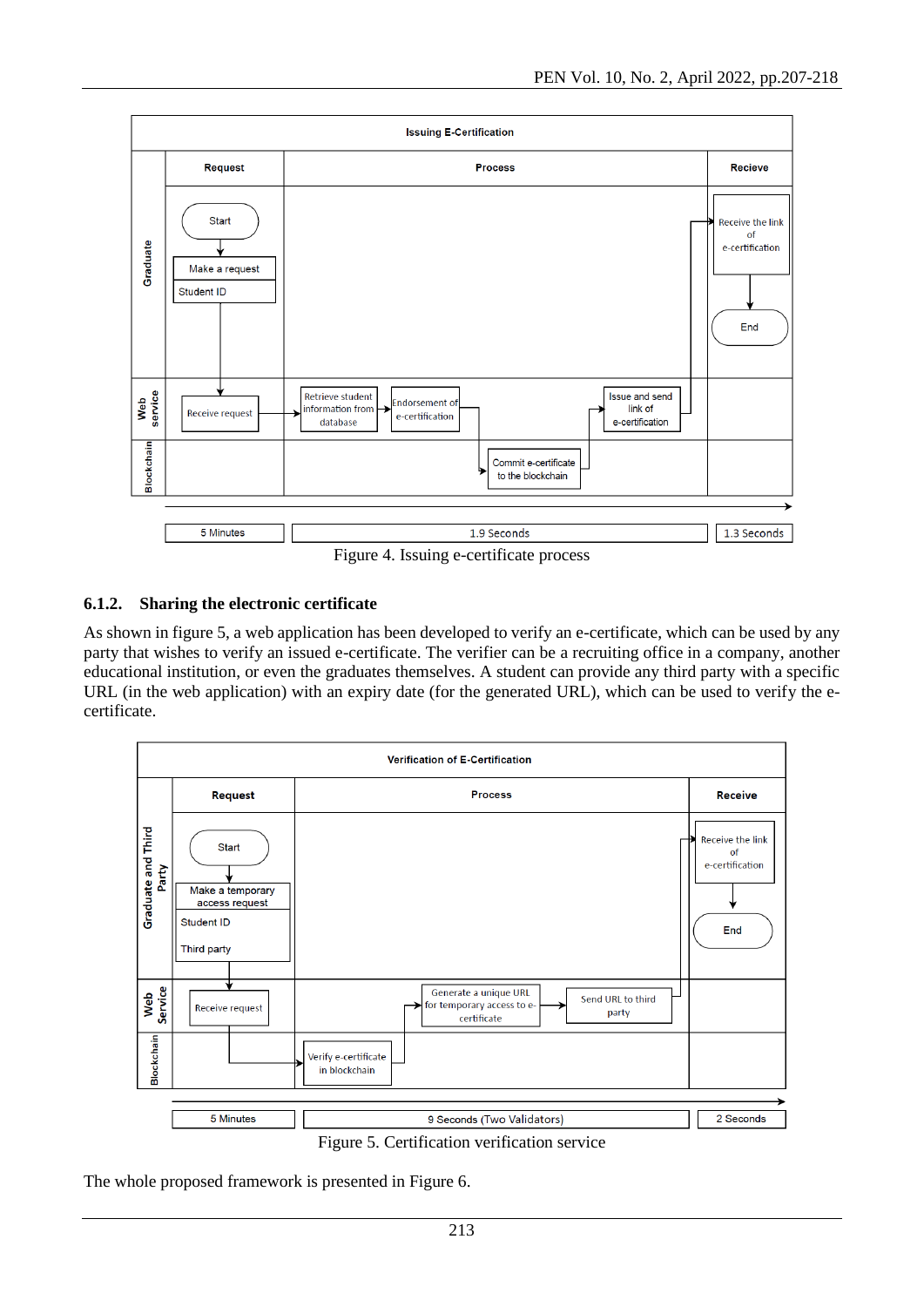

Figure 6. The proposed system

We can see five main sections here. Each section can be accessed by username and password as discussed below:

Enrolment office section (the endorser): This section of the web application is authorized to access the enrolment office to verify the student information and issue the e-certificate for the graduate. In other words, it is the node that verifies and declares the validity of the transaction. If the request is not legal, the endorsement node will reject it. This section and the examination committee section can access the local database. The local database is a MySQL database that is used to manage staff (university employees) information and student information (names, levels, branches, and scores) before they are migrated to the blockchain. Furthermore, the database provides authorization and authentication to each employee of the system sections (enrolment office, management approval, etc.) in the web application.

| Algorithm 1: Enrolment office                                       |  |  |
|---------------------------------------------------------------------|--|--|
| Input: n request for e-certification                                |  |  |
| Output: approval to issue e-certification                           |  |  |
| 1: for counter $= 1$ to n do                                        |  |  |
| read student records in the local DB<br>2:                          |  |  |
| if (student graduate and satisfy all graduation requirements)<br>3: |  |  |
| send the transaction with approval to the Endorsement Node<br>4:    |  |  |
| else<br>5:                                                          |  |  |
| reject the transaction<br>6:                                        |  |  |
| 7:<br>end if                                                        |  |  |
| 8: end for                                                          |  |  |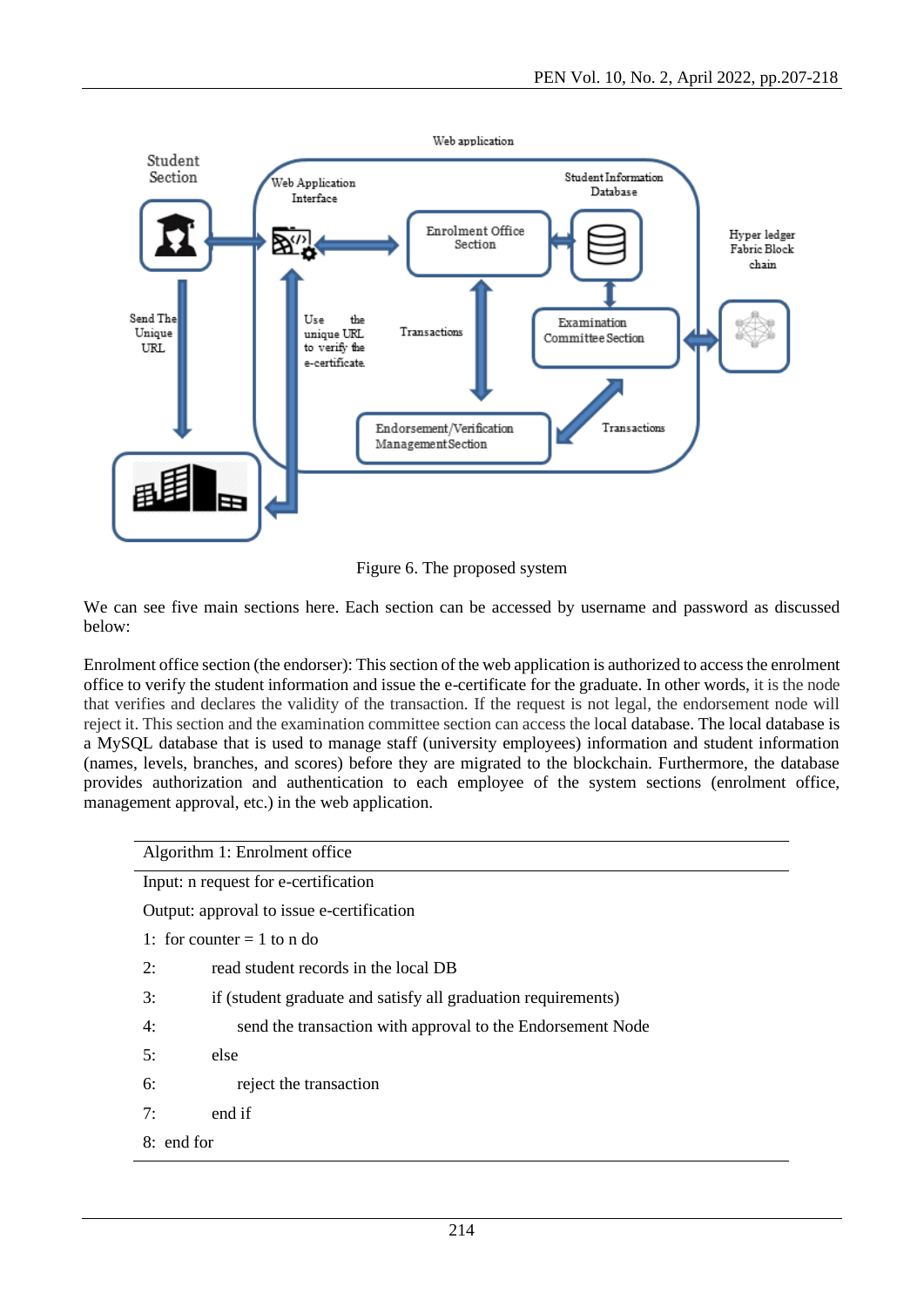Management approval section (endorser/verifier): This section in the web application is authorised to access the dean of the college or any party who can sign the e-certification.

| Algorithm 2: Management approval                              |
|---------------------------------------------------------------|
| Input: n request for e-certification                          |
| Output: endorsed transaction                                  |
| 1: for counter $= 1$ to n do                                  |
| 2:<br>if (transaction approved from enrolment office section) |
| 3:<br>endorse and sign the e-certification transaction        |
| end if<br>4:                                                  |
| $5:$ end for                                                  |

Examination committee section (committer): The authorized entity in this section has the capacity to allow the sharing of the issued e-certification from the blockchain to the student after receiving all the required approval. It also migrates all the courses (with the scores) that the student took to the Hyperledger Fabric blockchain from the system database after the student completes the study requirements.

| Algorithm 3: Examination committee                                       |  |  |  |
|--------------------------------------------------------------------------|--|--|--|
| Input: n request for e-certification                                     |  |  |  |
| Output: approval for sharing e-certification with student                |  |  |  |
| 1: for counter $= 1$ to n do                                             |  |  |  |
| 2:<br>if (transaction is endorsed from enrolment office section and from |  |  |  |
| management Section)                                                      |  |  |  |
| 3:<br>add e-certificate to the ledger                                    |  |  |  |
| 4:<br>send the link of the e-certificate to the graduate                 |  |  |  |
| 5:<br>end if                                                             |  |  |  |
| $6:$ end for                                                             |  |  |  |

Student section (client): In this framework, the graduate can communicate with the other sections of the system through the web application to leverage the services provided by the system. The types of communication include making a request and receiving the result. The graduate may request an e-certification, verify the issued e-certification and share it with third parties. The third parties in this system may be recruitment offices or a foreign university.

Algorithm 4: Student section

Input: e-certification

Output share e-certification with the third party

- 1: if (third party requests graduate certification)
- 2: graduate generates specific URL contains e-certification with time limit
- $3:$  for time = current-time to (current-time + time-limit) do
- 4: share URL for e-certification with the third party
- 5: end for
- 6: end if

Ledger: A ledger consists of chained blocks, with each block comprising a block header, block data, and metadata. The block header includes the hash code (Hi) of the block (Bi). The SHA256 algorithm was used to generate the hash code of each block. The hash code of the block (Bi-1) is included in the hash code of the block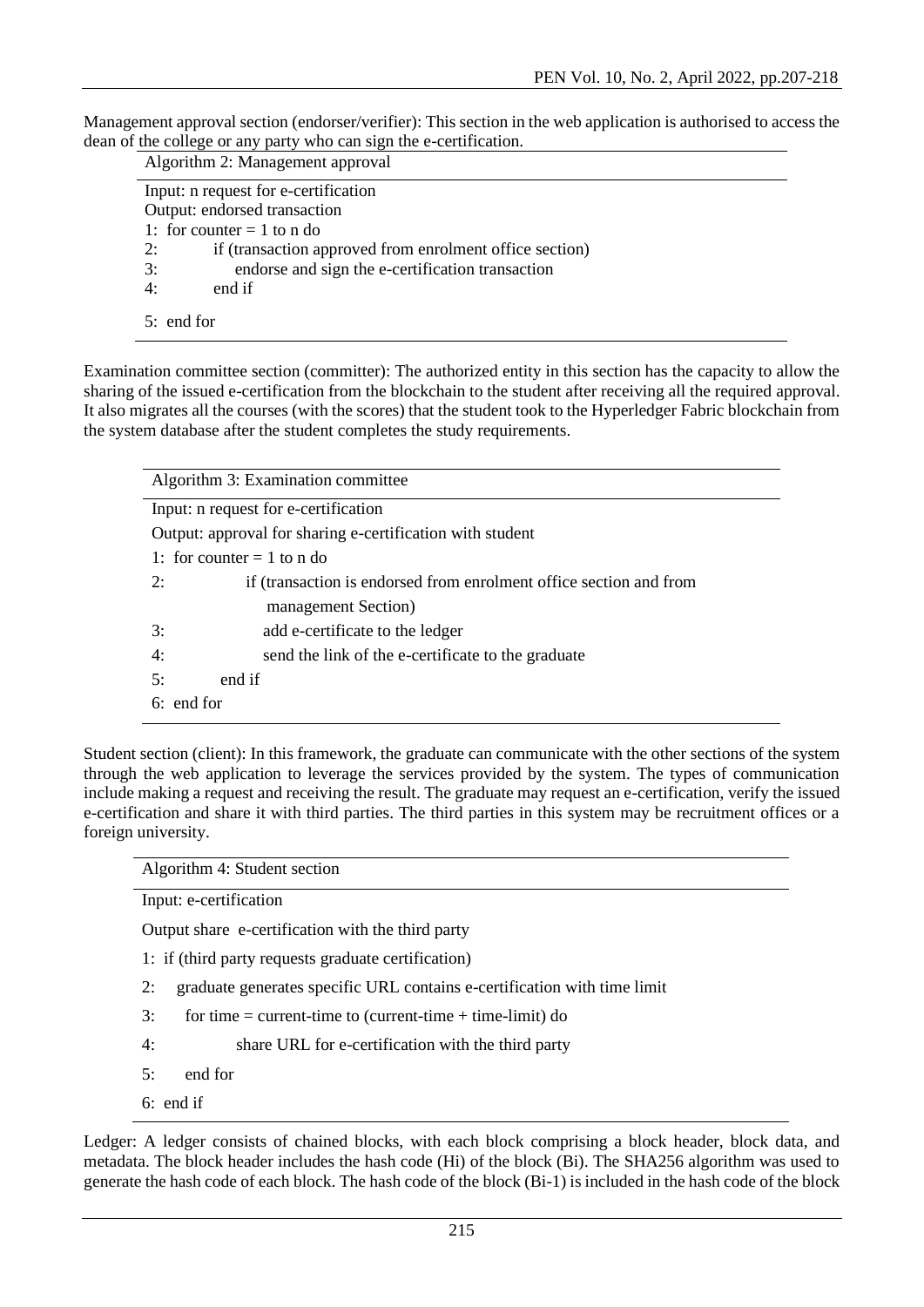(Bi). The block data represent the issued certifications. The block metadata includes any additional information that the university or college adds to the block. The blockchain ledger components are illustrated in figure 7.



Figure 7. The blockchain components of the proposed system

#### **7. Results of performance metrics**

The implementation of blockchain-based student certifications was evaluated using two main performance metrics: the average time it takes to issue a certificate, measured in seconds, and the latency time, which is measured in seconds as well. Latency refers to the time the blockchain network takes to process the transaction. The implemented e-certification system using Hyperledger Fabric was tested for 1,000 transactions to issue 1,000 student certificates. The average computational time of certification deployment is shown in Table 2.

| Table 2. Results for 1,000 input transactions |  |  |
|-----------------------------------------------|--|--|
|-----------------------------------------------|--|--|

| <b>Service</b>      | Average time (in seconds)                          |
|---------------------|----------------------------------------------------|
| Issuing certificate | 1.9 (from examination committee to blockchain)     |
| Latency time        | 1.4 (fetching the e-certification by the graduate) |

The proposed e-certificate framework provides controlled data sharing through a smart contract. The whole record of all students are stored in a local database while the blockchain only contains e-certification data. However, access to private information is possible with the approval of the blockchain-authorized user. The time required to verify each certificate depends on the number of validators in the system. We considered one to four validators and calculated the time required to verify one certification as shown in Figure 8.



Figure 8. The relationship between validator number and time

Throughput, which is the relationship between the number of accomplished transactions and time, is shown in Figure 9. We see that the time required to fulfill the transaction requests increases exponentially as the number of concurrent transactions increases.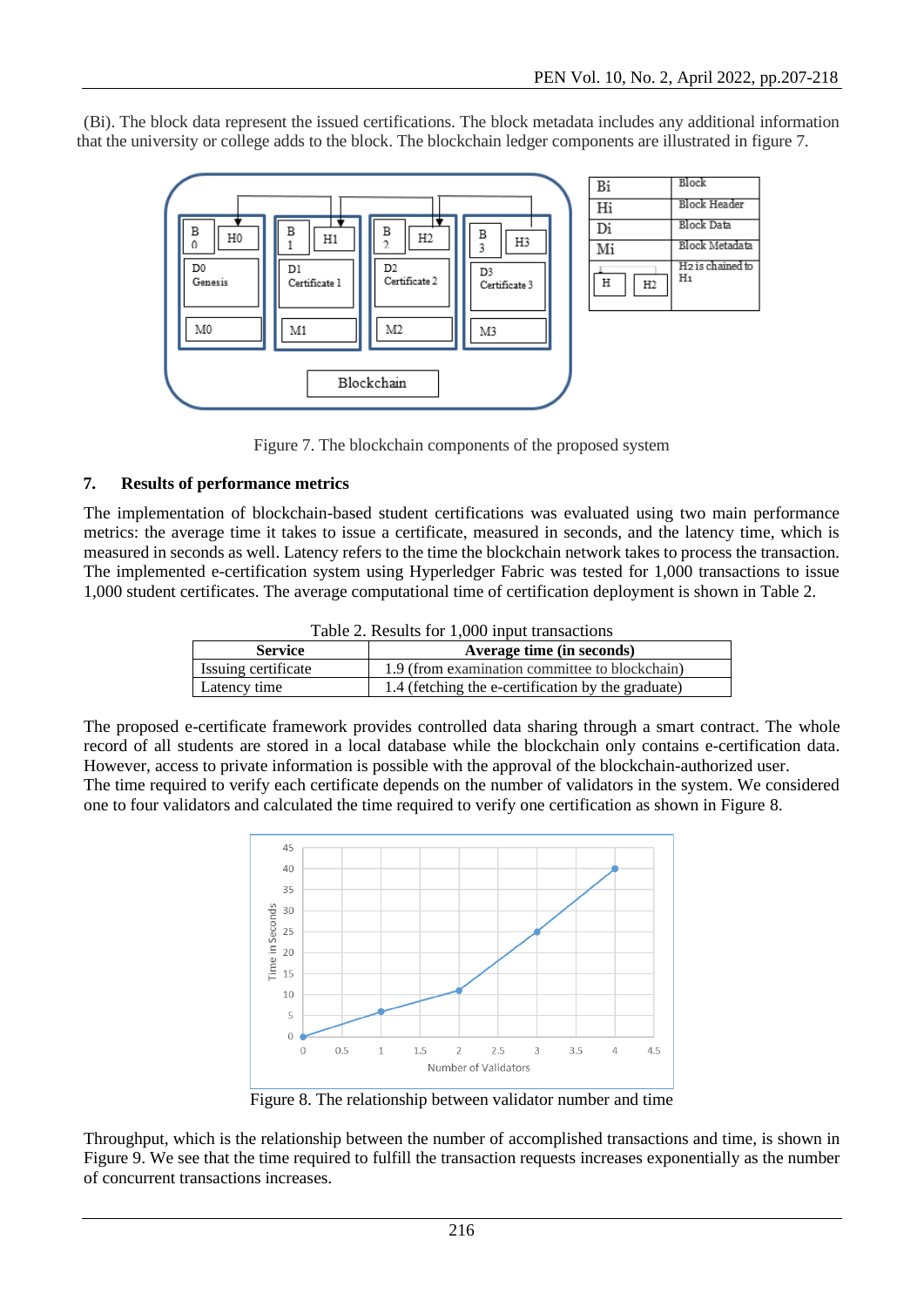

Figure 9. Throughput

### **8. Conclusion**

This work developed a framework to store and share graduate certifications using blockchain. Storing these certifications using blockchain makes them immutable, private, and authenticated in a decentralised manner by multiple authorities. In this study, we have proposed and implemented an electronic system to deploy certificates. The system was created using the Hyperledger private blockchain. Hundreds of transactions can be sent to the blockchain in mere seconds. The proposed system used smart contracts and hashing to secure and control the deployment of the certifications. Testing the system showed low latency time in certificate deployment while guaranteeing privacy. The main advantages of the proposed system is the vast throughput of accomplished issued and verified certification in compare with the traditional methods to issue and verifying certification. The e-certification is issued and verified within 1 minuet while the traditional method takes about 1 week to 10 days. Also the proposed framework has the ability to control data sharing which keeps the client privacy. In addition, this framework allows the work of universities to be more transparent. Last but not least, digital transformation of certification issuing and verification participate tremendously in reversing the negative climate changes by reducing paper consuming.

#### **References**

- [1] A. K. Shrestha and J. Vassileva, "User acceptance of usable blockchain-based research data sharing system: an extended TAM-based study," in *2019 First IEEE International Conference on Trust, Privacy and Security in Intelligent Systems and Applications (TPS-ISA)*, 2019, pp. 203-208: IEEE.
- [2] A. Alketbi, Q. Nasir, and M. A. Talib, "Blockchain for government services—Use cases, security benefits and challenges," in *2018 15th Learning and Technology Conference (L&T)*, 2018, pp. 112- 119: IEEE.
- [3] H. Hou, "The application of blockchain technology in E-government in China," in *2017 26th International Conference on Computer Communication and Networks (ICCCN)*, 2017, pp. 1-4: IEEE.
- [4] D. Geneiatakis, Y. Soupionis, G. Steri, I. Kounelis, R. Neisse, and I. Nai-Fovino, "Blockchain performance analysis for supporting cross-border E-government services," *IEEE Transactions on Engineering Management,* vol. 67, no. 4, pp. 1310-1322, 2020.
- [5] Z. A. Kamal and R. Fareed, "Data retrieval based on the smart contract within the blockchain," *Periodicals of Engineering Natural Sciences,* vol. 9, no. 4, pp. 491-507, 2021.
- [6] A. Hasselgren, K. Kralevska, D. Gligoroski, S. A. Pedersen, and A. Faxvaag, "Blockchain in healthcare and health sciences—A scoping review," *International Journal of Medical Informatics,* vol. 134, p. 104040, 2020.
- [7] S. K. Lo, Y. Liu, S. Y. Chia, X. Xu, Q. Lu, L. Zhu, and H. Ning, "Analysis of blockchain solutions for IoT: A systematic literature review," *IEEE Access,* vol. 7, pp. 58822-58835, 2019.
- [8] H. T. ALRikabi, and H. T. Hazim, "Enhanced Data Security of Communication System Using Combined Encryption and Steganography," *International Journal of Interactive Mobile Technologies,*  vol. 15, no. 16, 2021.